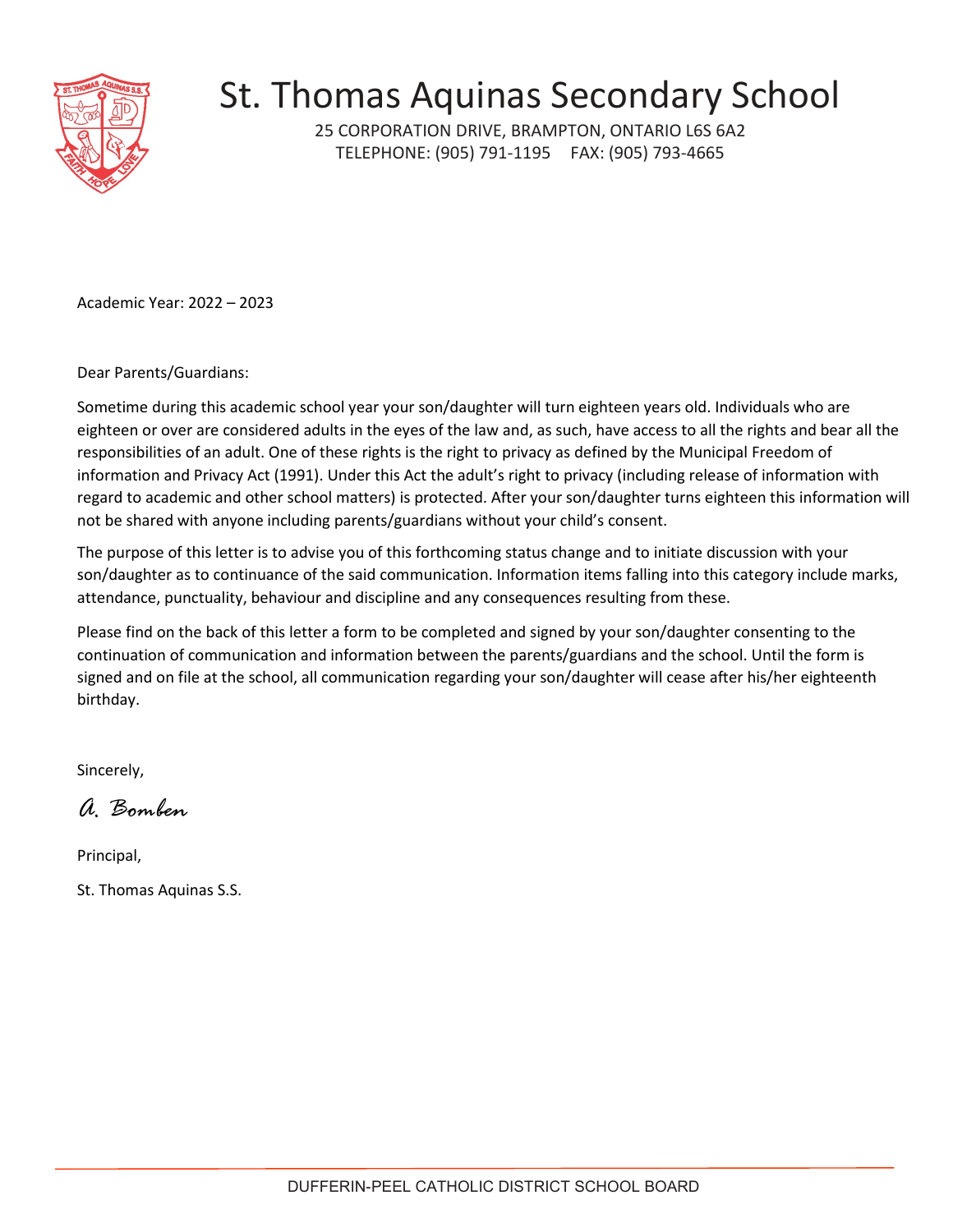

25 CORPORATION DRIVE, BRAMPTON, ONTARIO L6S 6A2 TELEPHONE: (905) 791-1195 FAX: (905) 793-4665

Within the meaning of the Municipal Freedom of Information and Privacy Act

Date of Birth:

Name of Student:

Please check the appropriate box:

☐ **I consent** to the sharing of information between the Administrative and Teaching Staff at St. Thomas Aquinas S.S. and my Parents/Guardians with regard to my academic progress and other school related issues.

| Signature of Student:         |  |
|-------------------------------|--|
|                               |  |
| Date:                         |  |
| Signature of Parent/Guardian: |  |
| Date:                         |  |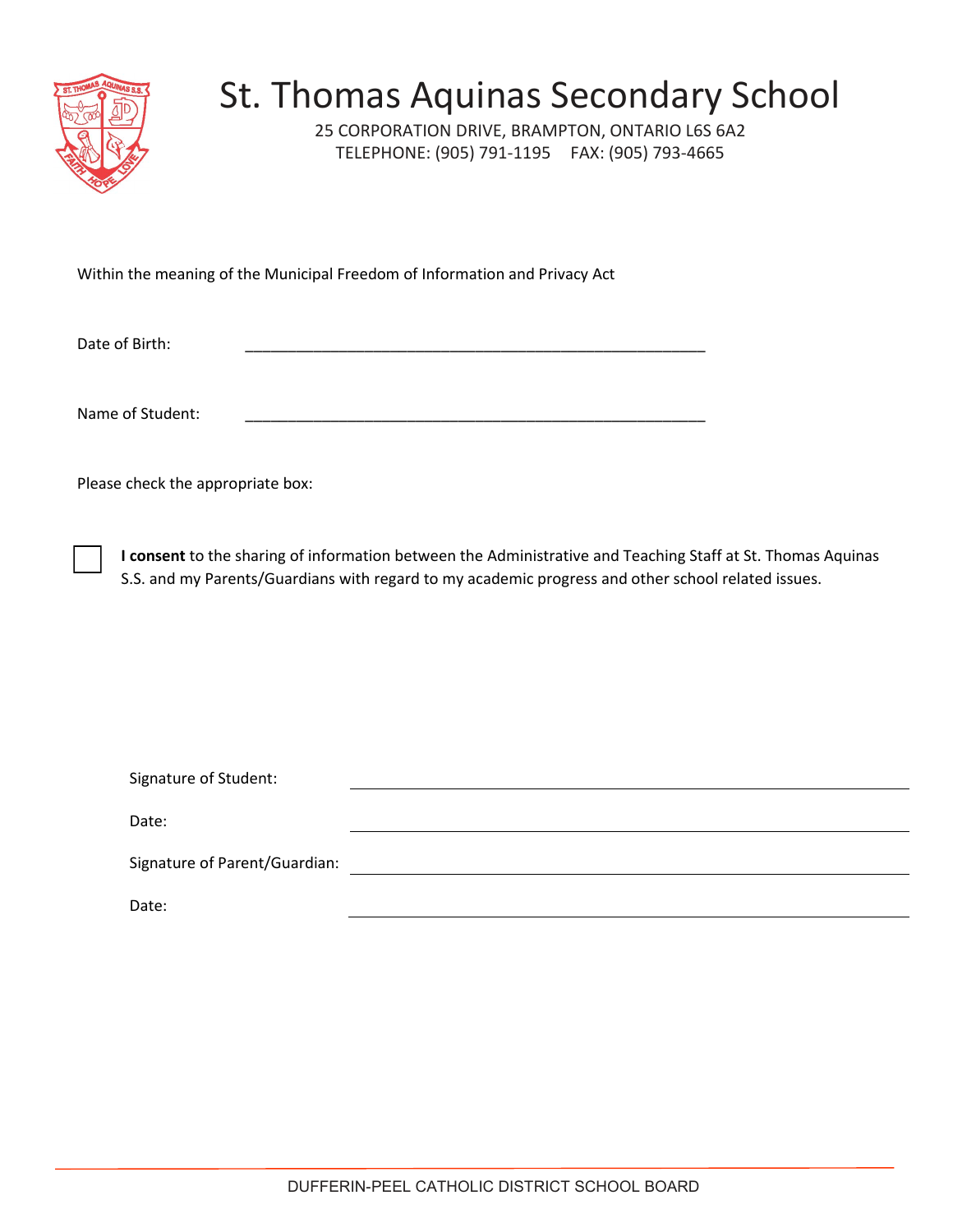

25 CORPORATION DRIVE, BRAMPTON, ONTARIO L6S 6A2 TELEPHONE: (905) 791-1195 FAX: (905) 793-4665

#### **ST. THOMAS AQUINAS SECONDARY SCHOOL**

FIFTH YEAR REGISTRATION **REQUEST** & ACADEMIC PLAN

**2022- 2023** 

| <b>Part One:</b>                                                   |             |
|--------------------------------------------------------------------|-------------|
| Name:                                                              |             |
| Date of Birth: /                                                   |             |
| Return for: $\,$ Semester 1 $\,$ $\,$ $\,$ $\,$ $\,$<br>Semester 2 | <b>Both</b> |

*Part Two:*

Why do you want to return to St. Thomas Aquinas S.S.?

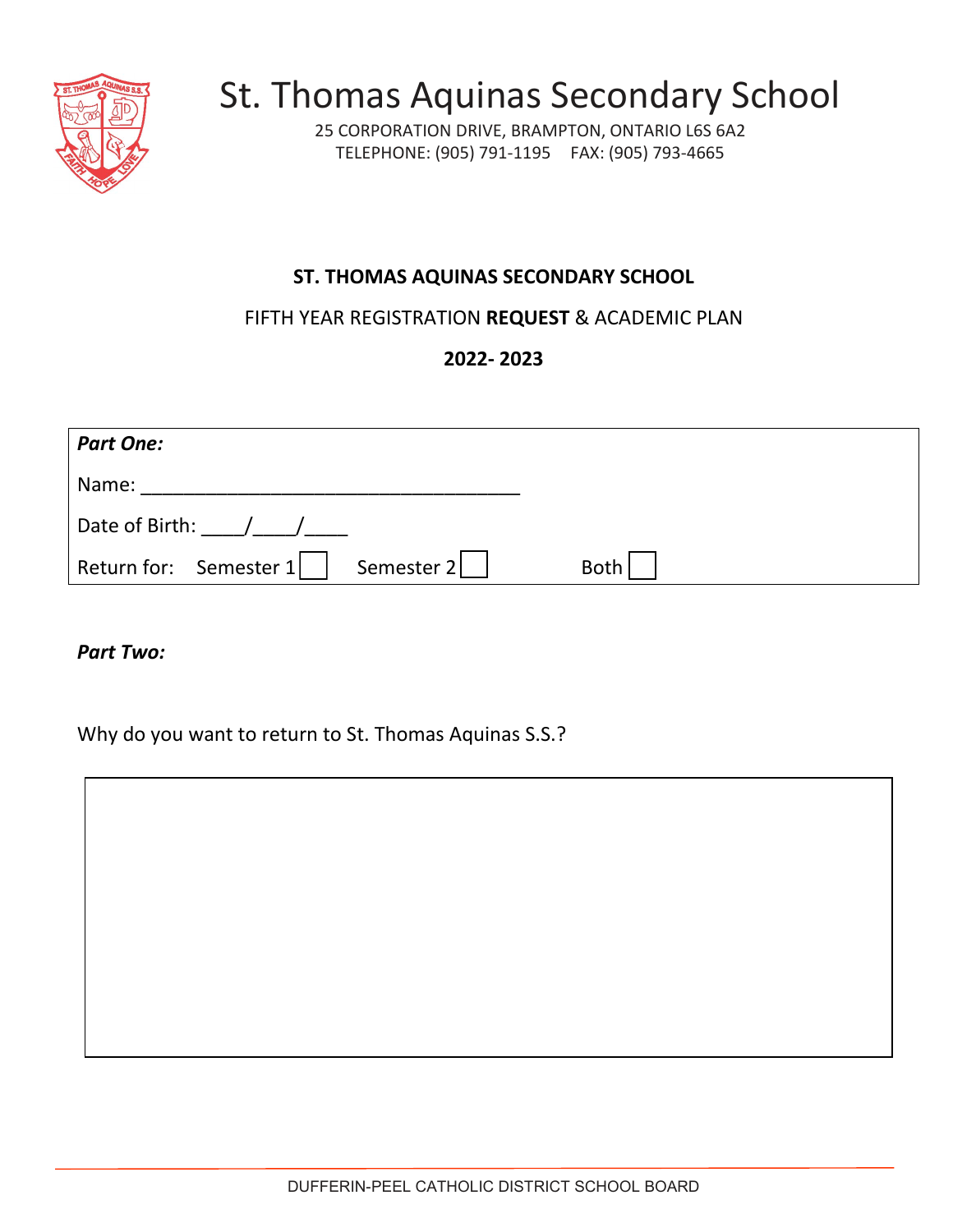

25 CORPORATION DRIVE, BRAMPTON, ONTARIO L6S 6A2 TELEPHONE: (905) 791-1195 FAX: (905) 793-4665

What other options to you have to meet your goals?

Contributions to the School over the last 4 years

As a year 5 student I will: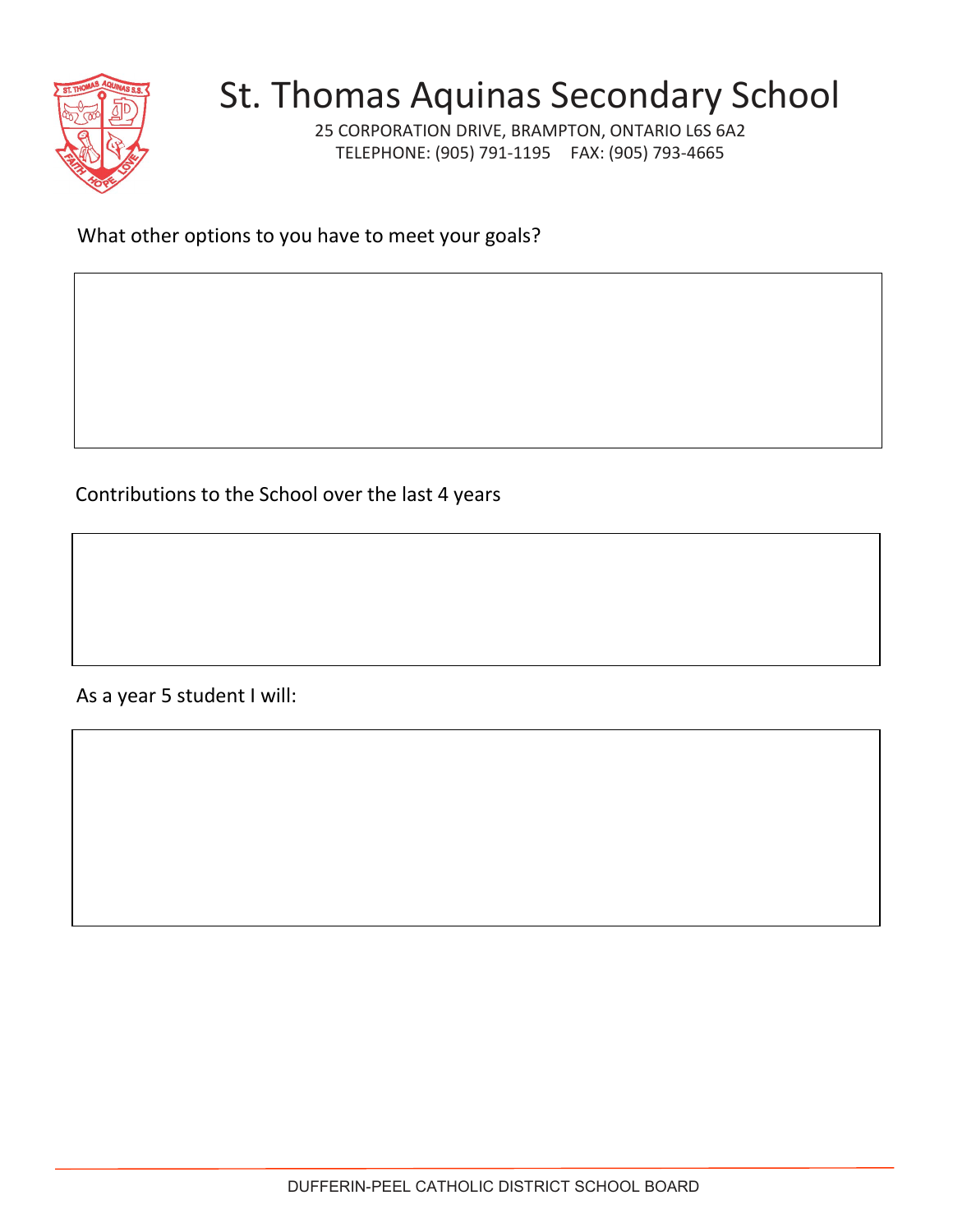

25 CORPORATION DRIVE, BRAMPTON, ONTARIO L6S 6A2 TELEPHONE: (905) 791-1195 FAX: (905) 793-4665

#### *Part three:* **ACADEMIC Pathway FOR ACADEMIC YEAR 2022/2023**

Exit Strategy (Check one): College University Apprenticeship Work Other

What courses are you requesting for next year?

Why do you need these courses/upgrades?

How many lates and absences have you accumulated this academic year?

Lates \_\_\_\_ Absences\_\_\_\_

Student Signature: \_\_\_\_\_\_\_\_\_\_\_\_\_\_\_\_\_\_\_\_\_\_\_\_\_\_\_\_\_\_\_\_\_\_\_\_\_\_\_

Parent Signature: **Example 2018**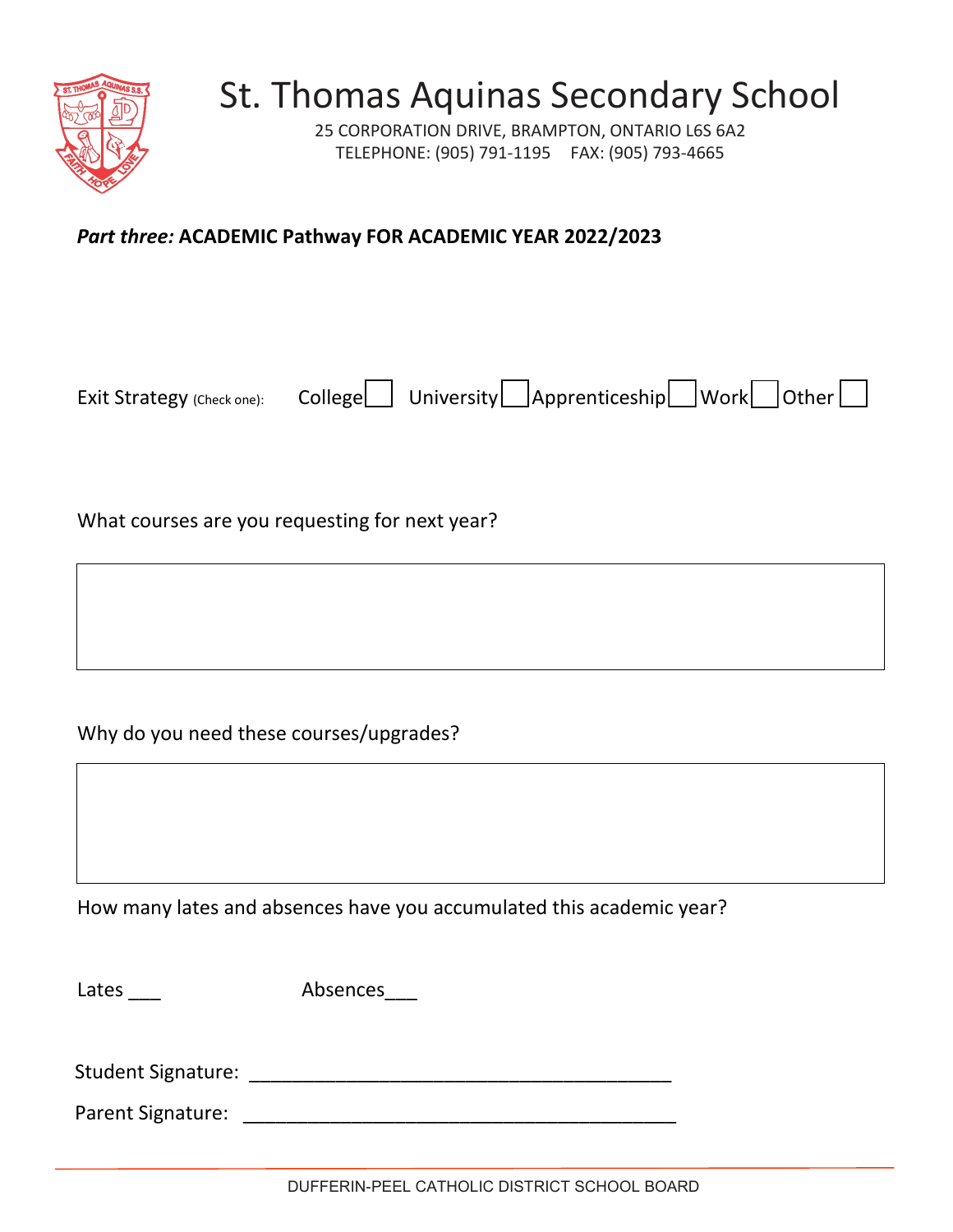

25 CORPORATION DRIVE, BRAMPTON, ONTARIO L6S 6A2 TELEPHONE: (905) 791-1195 FAX: (905) 793-4665

Students will be contacted for **interviews** by their Principal/Vice Principal

| For office use only        |                 |
|----------------------------|-----------------|
| <b>INTERVIEW DATE:</b>     | TIME: _________ |
| Name of Returning Student: |                 |
|                            |                 |
|                            |                 |
|                            |                 |

*Principal/Vice Principal's Recommendations/Comments:*